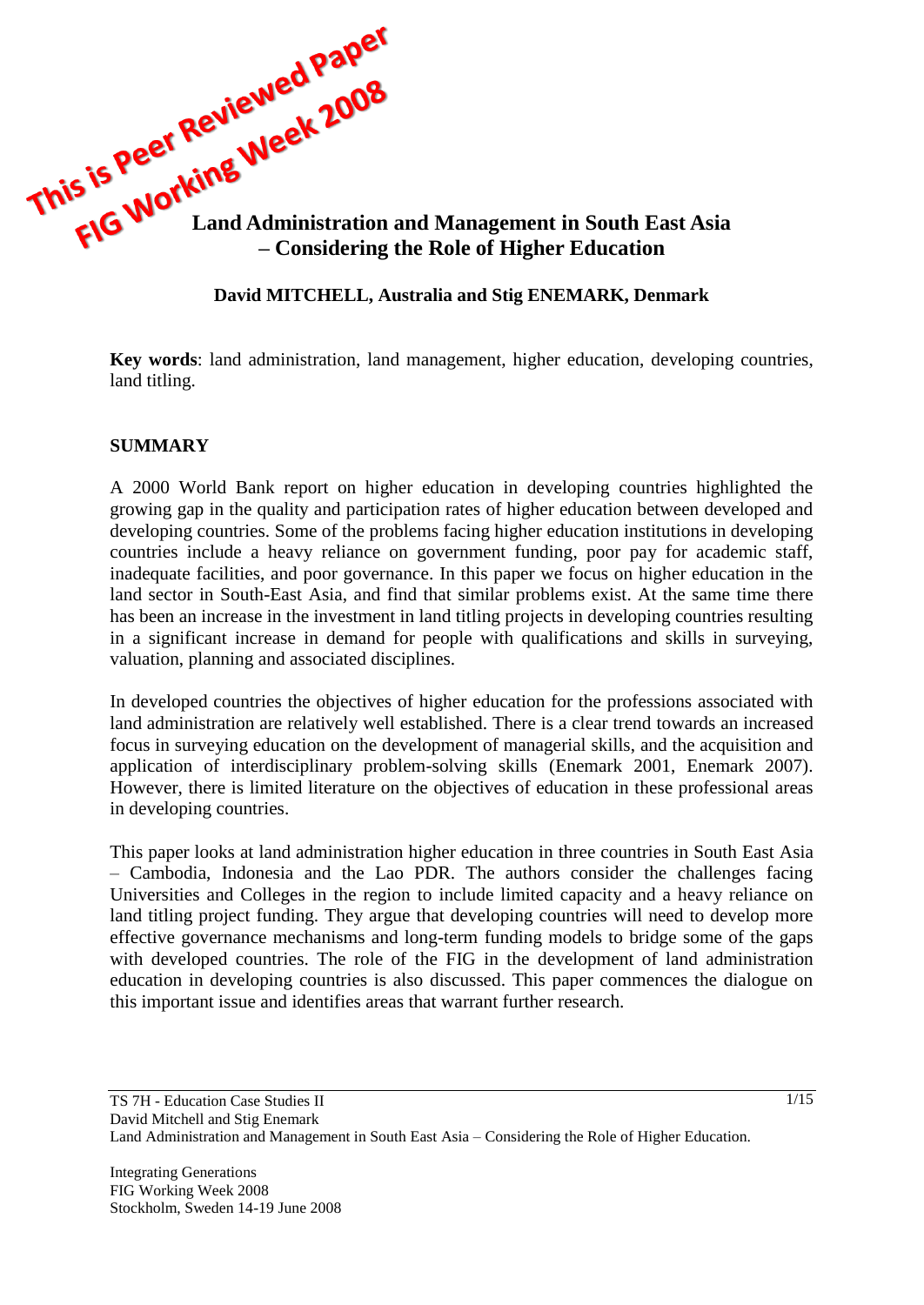# **Land Administration and Management in South East Asia – Considering the Role of Higher Education**

### **David MITCHELL, Australia Stig ENEMARK, Denmark**

## **1. INTRODUCTION**

A 2000 World Bank report on higher education in developing countries noted that much of the international development focus in developing countries has been on primary education, with insufficient funding provided for secondary and tertiary education (Task Force on Higher Education and Society, 2000). As a result many of the higher education institutions in developing countries operate on a very limited budget, with inadequate facilities, and poor pay for academic staff. The authors also noted the significant development of higher education facilities in developed countries and the increase in participation rates, claiming that higher education enrolment rates are five to six times higher in developed countries (Task Force on Higher Education and Society, 2000). Advances in information technology have played a significant role in the development of teaching and research methods in the developed countries and have further increased the gap in standards between the rich and poor nations. However, as developing countries develop their ICT infrastructure new opportunities for bridging the gap are created.

The authors quoted Malcolm Gillis, President of Rice University who argued that "Today, more than ever before in human history, the wealth—or poverty—of nations depends on the quality of higher education" (Task Force on Higher Education and Society, 2000, p15). In developed countries the objectives of university education for the professions associated with land administration - such as land surveying, land valuation, and land use planning – are relatively well established. There is a clear trend towards an increased focus in surveying education on the development of managerial skills, and the acquisition and application of interdisciplinary problem-solving skills (Enemark 2001, Enemark 2007). Many institutions are changing to project-based education assisted by coursework, and developing virtual media and web-based learning tools for course delivery.

However, there is limited literature on the objectives of education in these professional areas in developing countries. Should the objectives for land administration and land management education in developing countries be similar to those for developed countries? Or do they face vastly different challenges and have vastly different needs. Existing literature points to the significant role of education and training in capacity building in land administration, with an emphasis on combining technical education with management and social science (Enemark 2006). The authors of the World Bank report concluded that "Higher education is no longer a luxury: it is essential to national social and economic development" (Task Force on Higher Education and Society, 2000, p14). This is a powerful message and warrants an appropriately serious response by policy makers and government.

Integrating Generations FIG Working Week 2008 Stockholm, Sweden 14-19 June 2008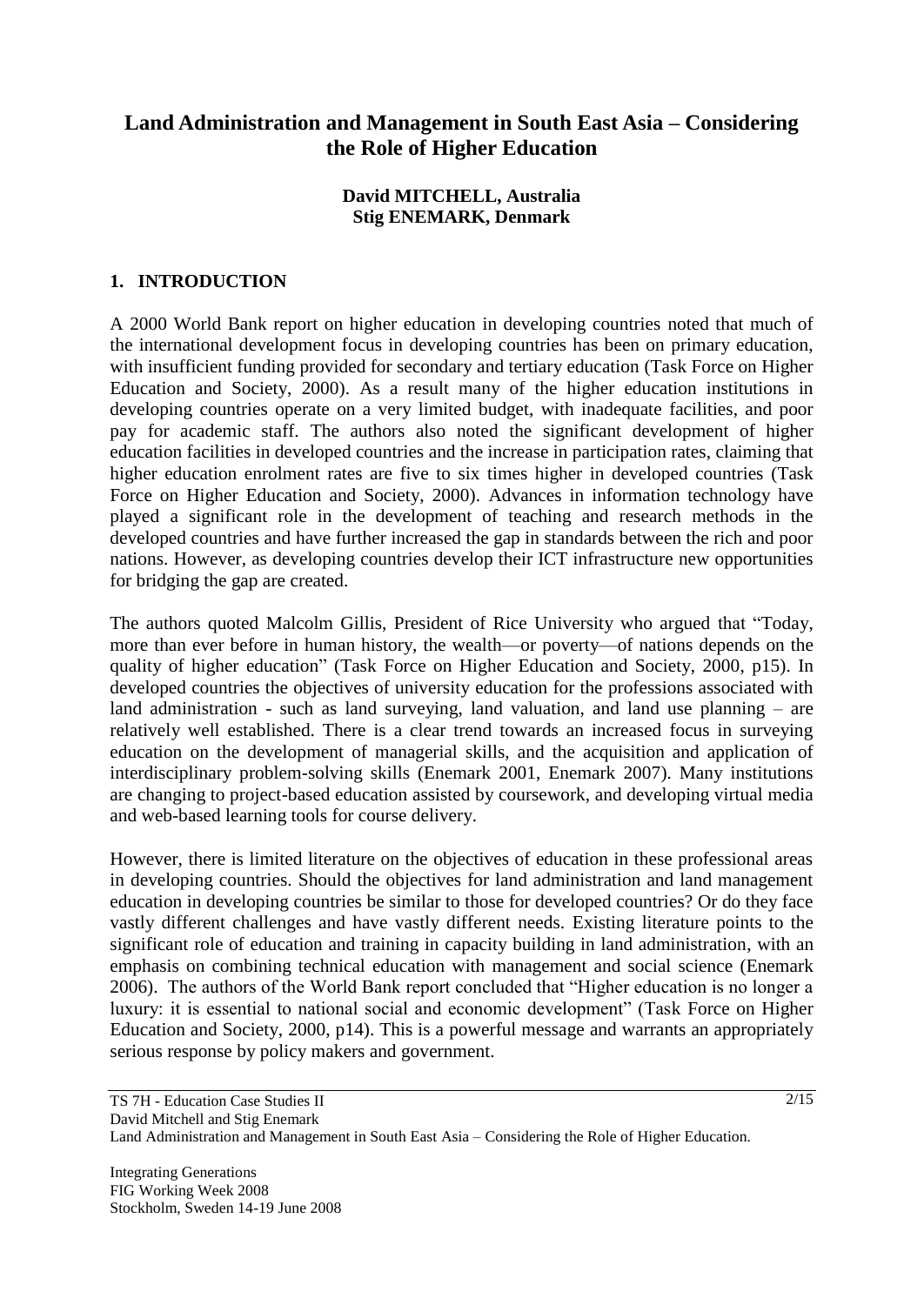Better understanding of the challenges and opportunities will better help FIG to support education in developing countries. This paper considers these questions and looks at the approach taken in three countries in South East Asia – Cambodia, Indonesia and the Lao PDR. The authors consider the challenges facing Universities and Colleges in the region and the major objectives for land administration education. The role of the FIG in the development of land administration education in developing countries is also discussed.

In this paper *higher education* includes all public and private education institutions delivering programs at Diploma level or higher.

## **2. PROBLEMS FACING HIGHER EDUCATION IN DEVELOPING COUNTRIES**

The 2000 World Bank report on higher education in developing countries noted several deficiencies in the capacity of higher education institutions including:

- 1. The qualifications of faculty. Few academic staff members have graduate-level training, which limits the quality of the knowledge imparted to students, and their ability to access existing knowledge.
- 2. The use of outmoded teaching methods such as rote learning.
- 3. Faculty pay is very low in comparison to other professional occupations and the public sector. Many academic staff work other jobs to supplement their incomes.
- 4. Severely overcrowded classrooms, poor library facilities, and few student services. (Task Force on Higher Education and Society, 2000)

Many of these issues result from the limitations in resources available to the higher education institutions. In many developing countries higher education institutions are highly dependent on the central government for their funding and this often leads to a lack of autonomy.

In countries where a land titling project has been supported by international donors there is often a component related to the development of higher education courses. In the short- to medium- term this provides a significant financial gain for the higher education institution involved as it reduces the reliance on central government funding through the normal education ministry channels, and often involves considerable capacity building such as training, technical assistance, curriculum development, guest lectures, the construction of new buildings, and the provision of equipment. However, this can lead to an over-emphasis on development of curricula to support the donor-funded project, with limited planning for longterm sustainability.

The following case studies provide a discussion on the objectives for land administration and land management education, and the unique challenges and opportunities in each country. They provide an opportunity to assess whether the deficiencies listed above apply to the land sector.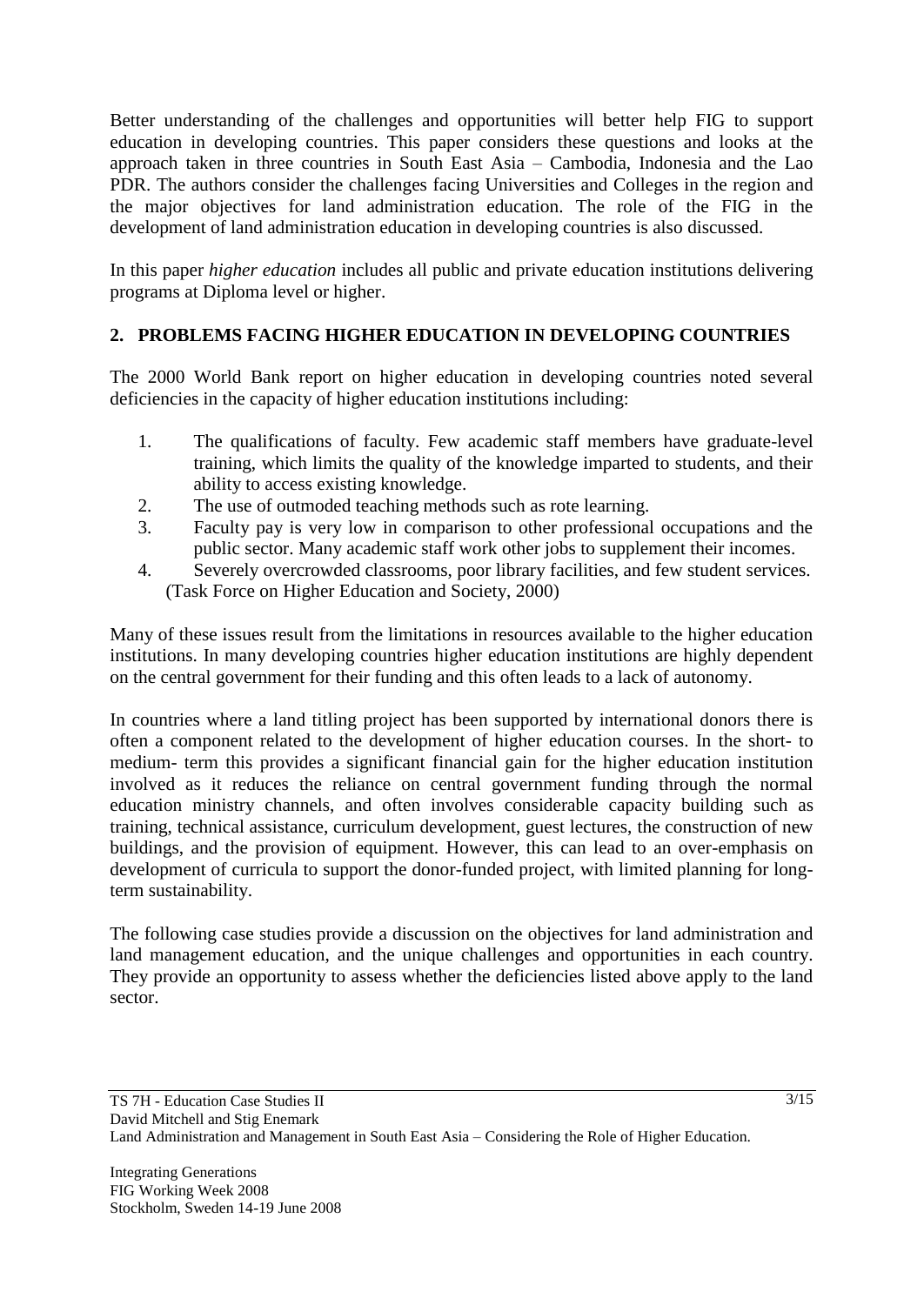## **3. SOUTH-EAST ASIAN CASE STUDIES**

In this section we provide case studies of land administration courses in three countries in South-East Asia – Cambodia, Indonesia and the Lao PDR. These countries vary considerably in size and level of development. An inspection of the Cadastral template (*www.cadastraltemplate.org*) shows that there are large differences in the estimated total number of professional land surveyors active within the cadastral system – 5000 in Indonesia, and 200 in Cambodia. Although there are no figures in the cadastral template for Laos, it is likely to have similar numbers to Cambodia. However, each has considerable poverty and is presently implementing a land titling project supported by the World Bank and other donors. At the same time many other donor-sponsored development projects have contributed to large growth in property market and land values, and many construction projects resulting in a rapid rise in the demand for surveyors, valuers and to a lesser extent land use planners.

In each country an educational institution with an existing surveying or related course was chosen at which to develop a new land administration course. However the highest level of education varied from Higher Diploma to Masters. In Cambodia, the Royal University of Agriculture was chosen to offer a degree. In Laos a Higher Degree in Surveying and Land Administration was developed at the Polytechnic School. The approach taken in Indonesia differs from the other two countries as three existing higher education institutions were chosen to provide Masters-level courses in different aspects of land administration. The following case studies discuss the initial rationale for development of a land administration course, the approach taken, the institutional context, and some of the major challenges faced.

## **3.1 The Royal University of Agriculture in Cambodia**

As Cambodia recovers and rebuilds following the atrocities in the latter part of the  $20<sup>th</sup>$ Century, it faces many challenges. General elections in 1993 were facilitated by the United Nations that commenced a democratization and normalization process. Although progress has been made in the reconstruction of Cambodian society, the land sector is at a critical stage of development (Sopha *et al*, 2006). As construction of society continues corruption is rife, and the land sector has been affected. In 2006 the World Bank suspended funding on the Land Management and Administration Project (LMAP) due to concerns over the mis-procurement of funds.

The re-introduction of private ownership to land, and the associated surveying and mapping, has resulted in a strong demand for qualified people. In addition LMAP, supported by the World Bank and the governments of Finland and Germany, requires a significant number of land administration specialists. However, at the time of commencement of LMAP there was limited private sector development in surveying and related professions, and no existing professional higher education in land administration and management (Sopha *et al*, 2006). Until 2000 there were only about 220 land surveyors with higher education qualifications (Sopha *et al*, 2006).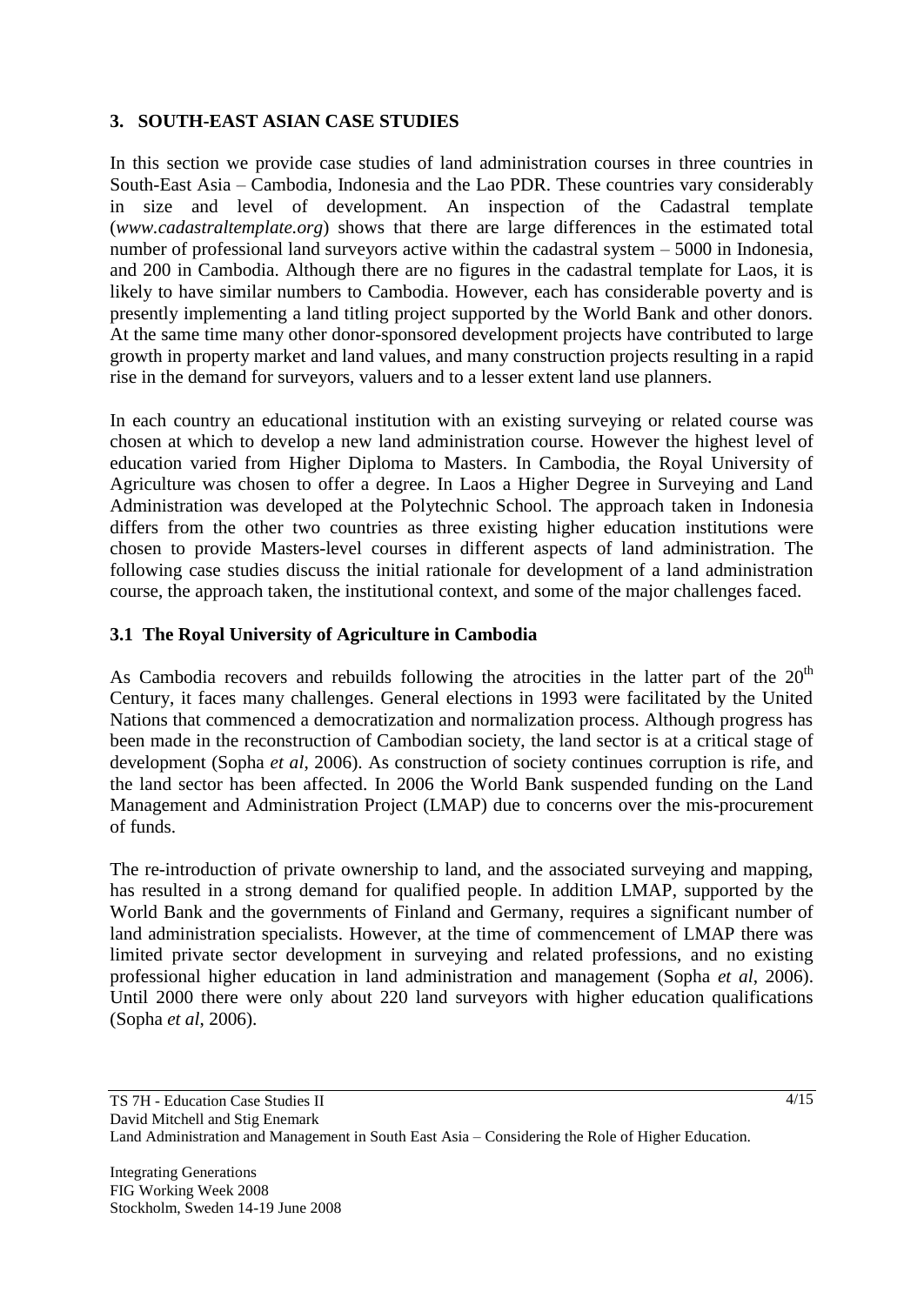In the mid-1990s special in-house cadastral training courses were arranged by General Department of Cadastre and Geography, the Land Title Department, and the Prek Leap Agriculture College (Sopha *et al*, 2006). The Prek Leap College ran a two-year surveying and mapping diploma to support sporadic land adjudication and titling. There were approximately 200 graduates and this met the short term needs and the program closed down (Nichols, 2004).

The project design process for LMAP acknowledged the importance of developing higher education and included a sub-component on education and training. A Memorandum of Understanding between the Ministry of Land Management, Urban Planning and Construction (MLMUPC) and the Royal University of Agriculture (RUA) was signed in 2003 to establish a new faculty at the RUA called the Faculty of Land Management and Land Administration (FLMLA) (Sopha *et al*, 2006). The result is that the FLMLA is responsbile to three ministries: Agriculture, Land Management, and Education (Nichols, 2004). This iniative is funded through credit from the World Bank and technical assistance from the German development agency GTZ. The LMAP support includes curriculum development, a professor exchange program, a building, furniture and office equipment, and equipment. LMPA also contributed competitive additional salaries to FLMLA faculty (Nichols, 2004). GTZ technical assistance includes assistance in curriculum development and grants for basic teaching material and equipment. The German goverment has also provided an international expert through the Integrated Expert Program (CIM) to advise on the establishment of the courses.

The FLMLA currently offers a two-year Diploma and a four-year Bachelor degree. The initial objectives of the FLMLA were to offer Diploma and Bachelor level study that provides graduates with a technical and scientific qualification, practical ability in land managment and land administration (Sopha *et al*, 2006). The first batch of students (74) graduated in 2006 and there is expected to be a significant increase in demand over the next few years.

Much progress has been made in the establishment of the FLMLA and the curriculum of the degree course. However, a number of institutional and academic challenges exist. The quality of infrastructure at the Royal University of Agriculture (RUA) is poor. The degree course is effectively run from a converted dormitory building, and there is no surveying equipment on campus, and only 2 computers for students to use. There is no access to the Internet.

Academic staff receive lower salaries than the government staff and it is hard to attract and retain staff at the FLMLA. There is a critical short- and medium term shortage within the MLMUPC of staff with diploma, degree and Masters qualifications. The courses rely heavily on LMAP staff to provide guest lectures, and there are limited people available with expertise in areas such as. land economics and land readjustment (Sopha *et al*, 2006). There is little evidence of financial support from the RUA for capacity building.

The government of Germany has provided significant support to curriculum development, but this is hampered by the political framework. In 2005 the Ministry of Education unified the first year curriculum (*studium generale*) for all universities. The result is that specialised study does not commence until Year 2 limiting the flexibility of curriculum design.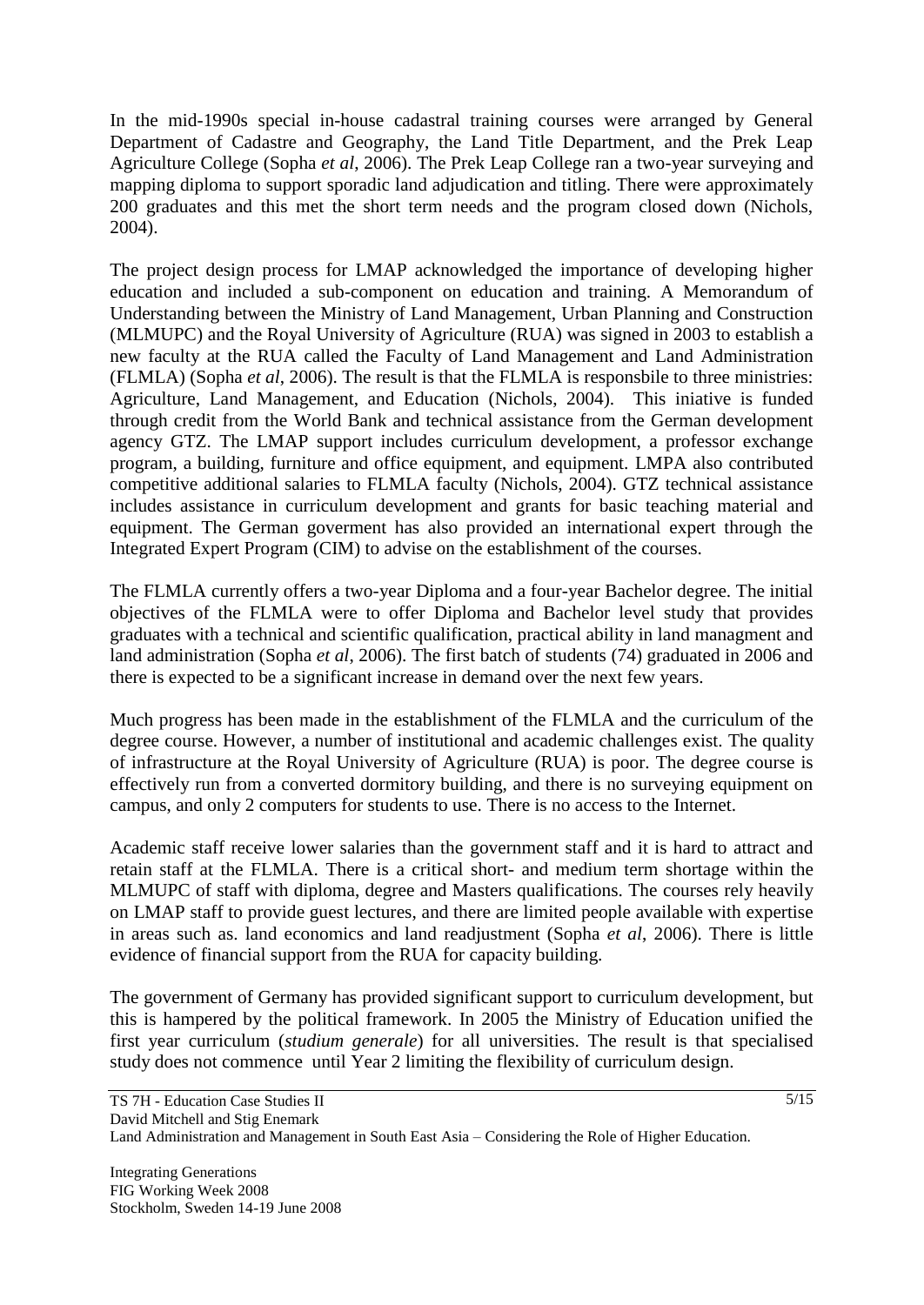The Ministry of Land Management, Urban Planning and Construction (MLMUPC) has indicated that 100 staff will retire in the next 2 years with around 70% of these in the cadastral surveying area. The Ministry plans to recruit 400 degree graduates, 300 Diploma graduates and 60 Masters graduates during 2008/9. The capacity of the RUA at present does not allow an increase in the intake of students without significant capacity building of its human resources and facilities.

The degree course relies heavily on the financial support from LMAP, and on considerable support provided to the faculty by the German development agency GTZ, and the full-time presence of technical assistance. Without this financial and technical support the program may not have been able to continue. However, the development of this program will continue during the remainder of the LMAP project, and provides an opportunity for sustainability to be established in the medium- to long-term. It is clear that the success of the land administration degree and LMAP are closely linked.

## **3.2 Land Administration education in Indonesia**

In the wake of the collapse of the Suharto government, Indonesia has attempted to reinvent itself. One of the important aspects of this has been the land and agrarian reform agenda. One of the challenges facing the land reform agenda is that 74 per cent of terrestrial land is designated as forest land under the Ministry of Forestry which has been accused of mismanagement of the state forests (Thorburn, 2004). At present approximately 30% of the non-forest land has been titled and the agency responsible – the National Land Management Agency (*Badan Pertanahan Nasional* BPN) has a reputation of entrenched corruption (Thorburn, 2004).

The current land titling project is the Land Management and Policy Development Project (LMPDP) that commenced in 2004. LMPDP is implemented by three agencies - BPN (land registration), Bappenas (policy development), and the Ministry of Home Affairs (capacity building at the provincial level). Like the LMAP project in Cambodia education and training is a sub-component of LMPDP that aims to establish sustainable higher education courses.

LMPDP has supported the development of Master's courses at three academic institutions. Each of these had existing courses in disciplines related to land administration and were deemed suitable for further capacity building. At Bandung Institute of Technology (ITB) a Masters in land administration has been implemented. The Faculty of Engineering at Gadjah Madja University (GUM) has implemented a Masters in land information systems, and at Bogor Institute of Agriculture (IPB) a Masters has been developed for studies in management with a specialization in agrarian issues. As the students come from different backgrounds, their knowledge and understanding about land administration and land management vary. In response a matriculation program has been developed to provide a bridge to the relevant Masters program. In 2007, a total of 45 students were enrolled at the three institutions, and 44 of these were BPN personnel. The first batch of students is expected to complete the courses by June 2008.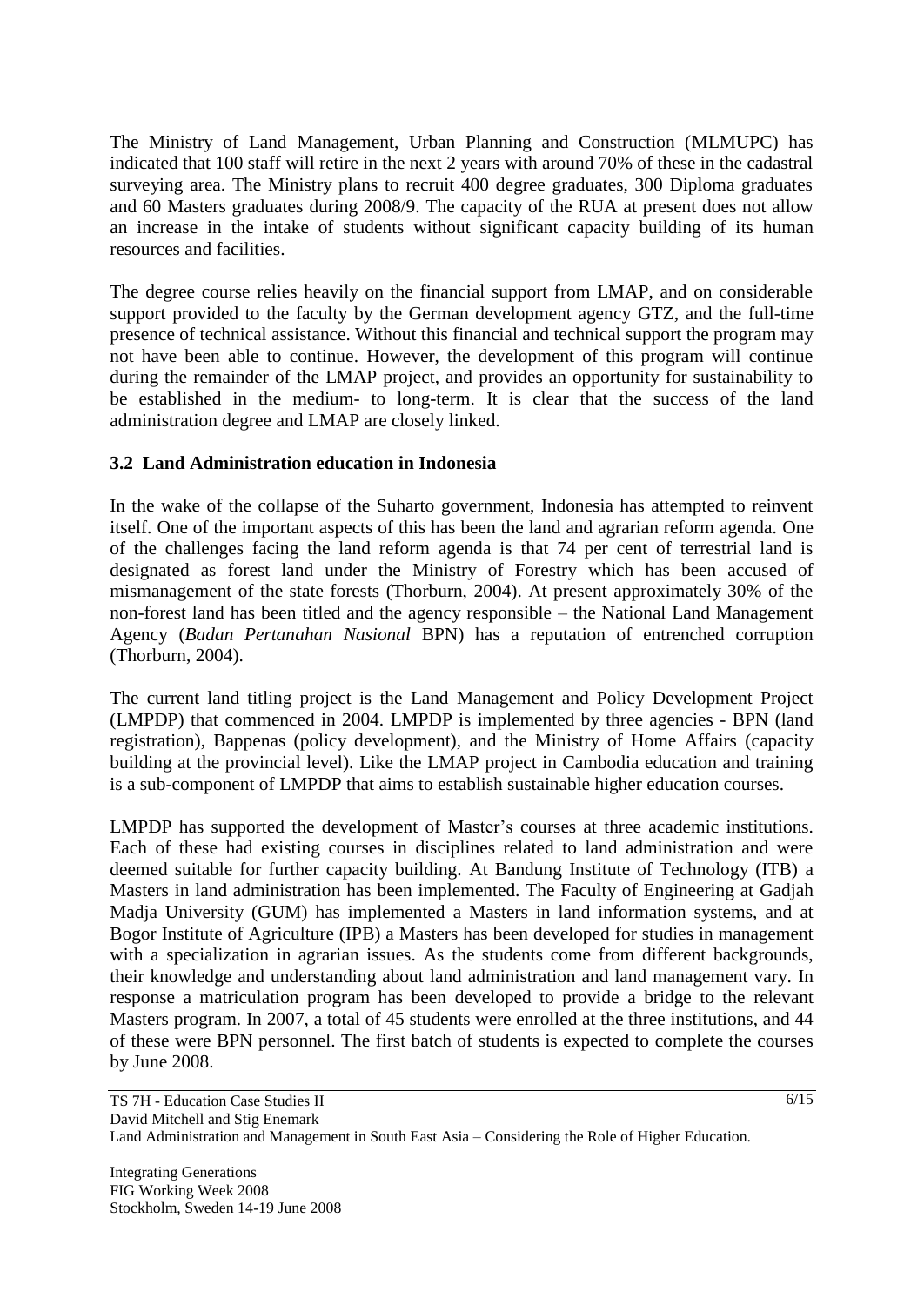One of the challenges that is unique to Indonesia is the involvement of 3 agencies in the implementation of LMPDP, and 3 academic institutions in the development of land administration higher education. This will require effective communication and cooperation.

The course at each of these institutions is progressing reasonably well. The quality of facilities and equipment at GUM and IPB are very good compared to other Asian countries. However, the facilities at ITB are more basic and need capacity building to bring into line with the management capacity, facilities and equipment at GUM and IPB. In particular, there is a shortage of surveying equipment such as total stations and global positioning system equipment.

The level of financial support to each of the three academic institutions is much higher than in Laos or Cambodia, and this is evident in the standard of infrastructure. In addition, each of the three higher degree courses have a narrower focus than in Cambodia or in Laos, and involved a modification of existing courses to suit the needs of LMPDP. This means that the expertise generally existed within the institution, and gaps in expertise could be generally provided by BPN staff. However, inevitably the quality of teaching in the new areas (ie specific to the land administration project) will be less. Continual development in the qualifications of academic staff is needed.

The initial intake of students in each of the 3 courses came predominantly from BPN and many of these were staff already working on LMPDP. The sustainability of these programs requires that they take in students from other government agencies and from industry. It will take time for each of these three programs to be fully established and promoted within government and industry in Indonesia.

#### **3.3 The Polytechnic College in the Lao PDR**

The Lao Peoples Democratic Republic is one of the poorest and least developed countries in South East Asia. The Second Lao PDR Land Titling Project (LTP II) commenced in 2003 and aimed to improve the security of land tenure and the development of institutional capacity.

Before LTPII commenced there were no existing courses in land administration. The establishment of a relevant tertiary course in surveying and land administration was considered a high priority during the design of LTP II. Virachit and Lunnay (2005) noted the need to upgrade the existing education system for land administration, resulting in a recommendation that "the first priority was to improve technical level education and the second priority to introduce a professional level course". Burns (2006) stated that an innovative approach was required to respond to the lack of expertise in land administration and associated disciplines. In developing a long-term education strategy several options were considered – using existing courses in Thailand, maintaining the status quo, and improving the existing courses and facilities at the Polytechnic School (Lunnay, 2006). The last option was chosen and solutions for building capacity in the Polytechnic School developed. An "In Country Course" (ICC) was designed to upgrade the skills of land surveyors employed by the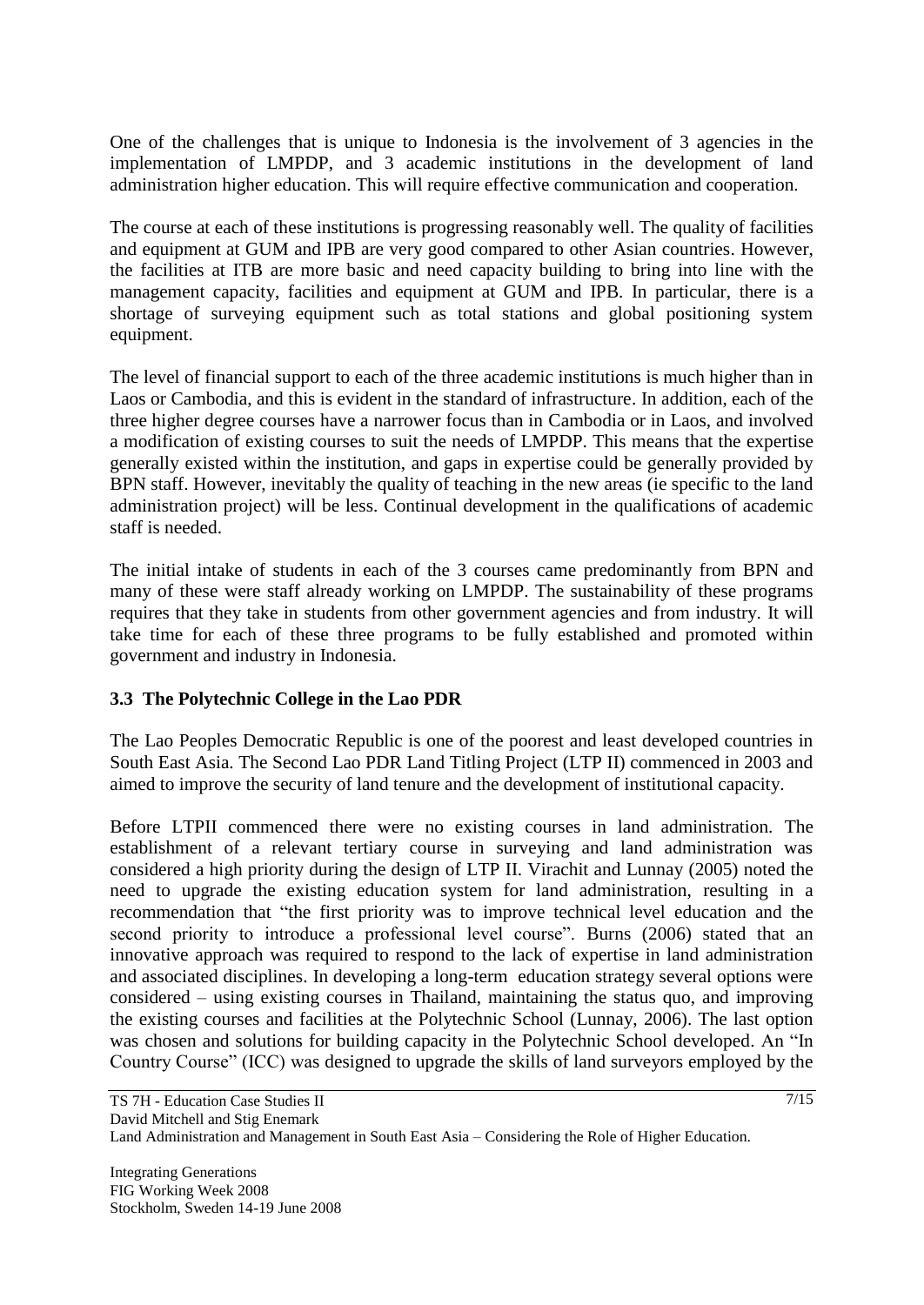Department of Lands, provincial land offices, other government departments, and lecturing staff from the Polytechnic School working on the Lao Land Titling Project. An Australian education institution provided delivery and accreditation of the ICC, at a level equivalent to an Australian TAFE Certificate IV or Diploma (Lunnay and Virachit, 2005). The Ministry of Education recognised the qualification in 2003 and each graduate was awarded a High Diploma in Surveying and Land Administration (HDSLA). Since the first intake the HDSLA has been run by the Polytechnic School.

As well as the HDSLA, the Polytechnic School also offers a Diploma of Surveying and Mapping (DSM). Students in the DSM do not study the same courses as the first 2 years of the HDSLA, and they are not provided with the same level of resources as HDSLA students. For example, the DSM students mainly use older optical theodolites, while the HDSLA students have access to some modern Total Stations. Students currently entering the DSM and HDSLA are either graduates from secondary school, or from the Education Ministry's apportioned plan (Mitchell, 2006). The Ministry of Education and the University of Lao allocate students to the Polytechnic based on their interests and their score at tests at the University of Lao. The Polytechnic School conducts mathematics entry tests to select the feepaying stream of students. However, oversubscribing occurs and several students are selected that don't pass the test. The result is that the level of mathematics capability is low. The Polytechnic School has been now upgraded to a College and this has brought positive benefits in terms of additional support for development of curriculum, and in the standard of School graduates entering the College.

The standard of the initial graduates from the Higher Diploma in Survey and Land Administration (HDSLA) continues to be adequate. However, the standard of education is being affected by limitations in equipment (especially Total Stations), and gaps in expertise of academic staff particularly in land adjudication and registration. The Polytechnic School had expertise in surveying and mapping, but not in land administration. This limitation was identified during LTP1 and the Polytechnic School staff members have been provided with training in various technical aspects of surveying and land administration. However, at present the academic staff members do not have experience in land registration, land adjudication, land law, land use planning and other aspects of land administration. The delivery of subjects in these areas relies on guest lecturers involved in the project (Mitchell, 2006).

The support of the project in providing staff with experience in these areas is significant and reflects the good relationship between the project and the Polytechnic School. However, this arrangement is not sustainable in the long term. Support from LTP II has resulted in steady improvements to the facilities and equipment, and to the quality of teaching in the HDSLA. However, the management budget is very small and the facilities are very basic, compared to developed countries. The Polytechnic College still relies heavily on the financial support from LTPII.

There has been considerable work on curriculum development in preparation for the implementation of a degree in Surveying and Land Administration. The implementation is on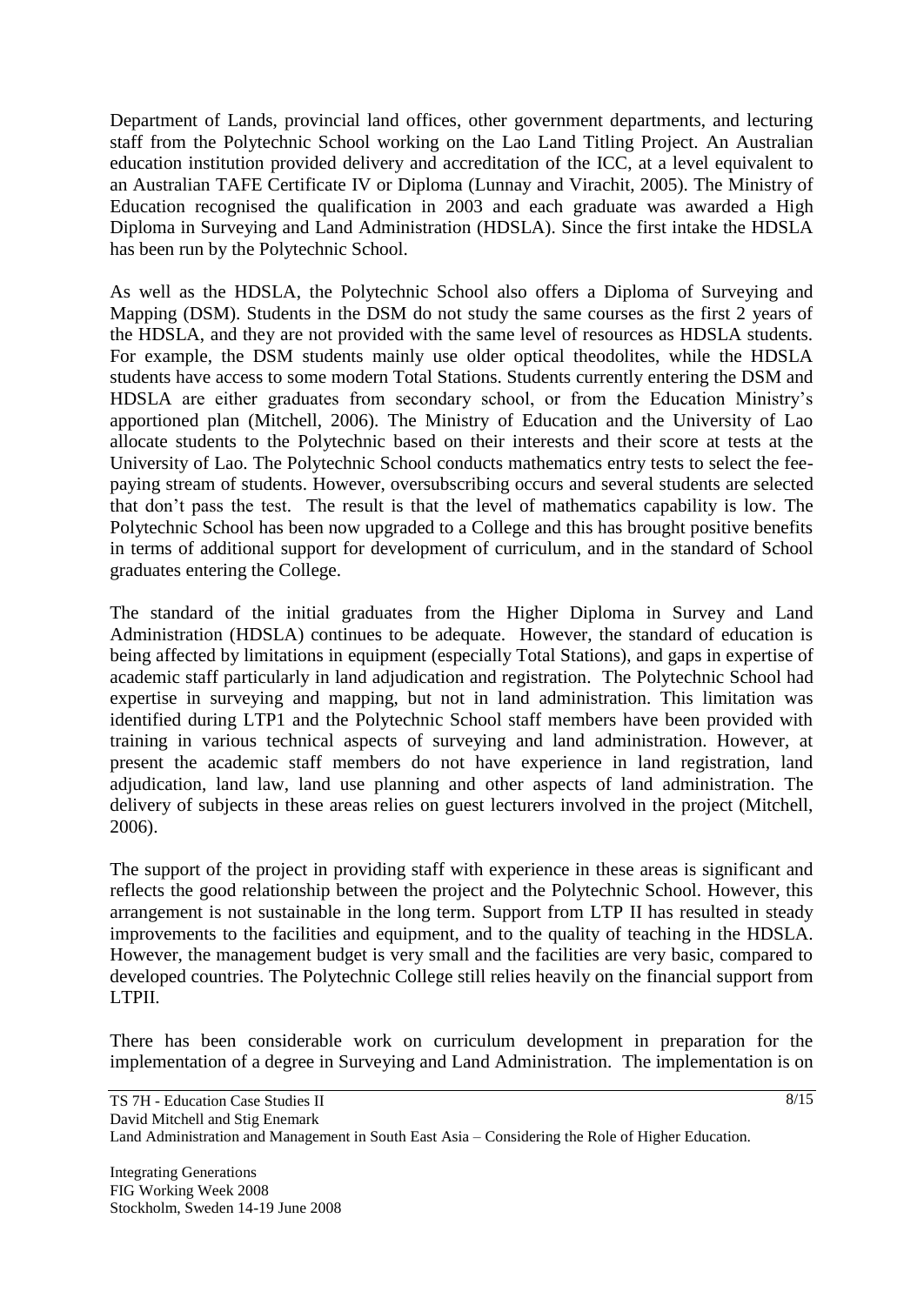track for the first intake of HDSLA graduates to commence the  $3<sup>rd</sup>$  year of the Degree in 2011. Planning for the introduction of a Valuation Diploma is in the early stages.

# **4. DISCUSSION**

## **4.1 Challenges**

The major issues raised in the case studies are broadly consistent with the problems identified in the 2000 World Bank report – lack of qualifications in academic staff, very low faculty pay, poor infrastructure, limited equipment, and a lower standard of secondary education than in many developed countries. In general the level of capacity in each of the academic institutions was low, especially in Laos and Cambodia. In the short- to medium- term these institutions rely heavily on the land titling projects for financial support. However, long-term capacity building and financial support is needed. The development of human resources is much harder in the countries discussed. The level of pay in academic institutions is less than equivalent positions in government, and many people have additional jobs to make ends meet. It is very difficult to recruit and retain staff. Academic staff are also under-qualified with few having Masters qualifications or higher. There are also significant gaps in knowledge at each of the academic institutions listed that is overcome through the use of project staff as guest lecturers.

The cost of the specialized equipment used on land administration projects (such as modern surveying and computing equipment) is beyond the reach of the academic institutions – particularly in Laos and Cambodia. For example the annual revenue of the Polytechnic College Division of Survey and Mapping is approximately US\$20,000 – about the cost of one item of surveying equipment such as total stations. Therefore the academic institutions rely on access to the project equipment for teaching purposes.

## **4.2 Some objectives for land administration education in South East Asia**

There is a clear link between land reform aimed at poverty reduction and improving tenure security, and the development of land administration higher education courses. In each of the case studies discussed a long-term land administration project is under way and each includes a sub-component aimed at establishing sustainable higher education in land administration. Indeed, education and training is seen as an integral part of the capacity building initiatives in these countries.

Developing the capacity of higher education for land administration and land management in developing countries is a complex area. Enemark (2005) argued that capacity building is an ongoing process that must be based on national priorities and an analysis of the contribution higher education may make to the social, economic and political development. The higher education institutions and courses must be developed in accordance with the unique national priorities. Graduates must possess a strong understanding of these national priorities and how they may contribute.

Integrating Generations FIG Working Week 2008 Stockholm, Sweden 14-19 June 2008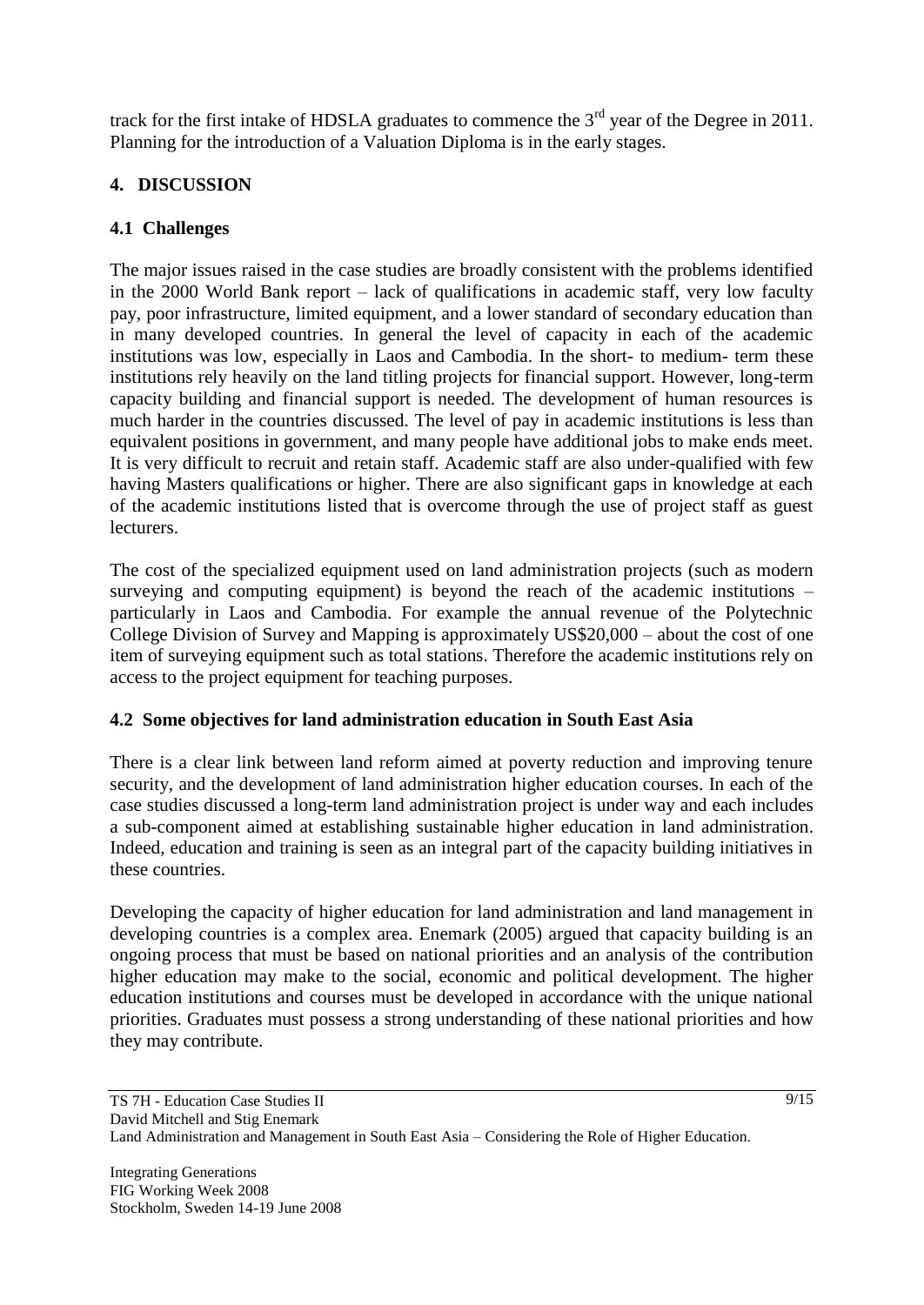Where a donor-supported land administration and land management project includes provision for the development of higher education, the curriculum must provide graduates with the skills to implement the land reform needed. This requires graduates with strong management skills and also graduates with the necessary technical skills to implement the various components of the project. However, the curriculum should also be designed to be satisfy the long-term need for qualified professionals in the land and development sectors.

The 2000 World Bank report listed what the authors considered as desirable features of a higher education system, and these included:

- a) Adequate and stable long-term funding from the central government.
- b) Competition. The Task force argued that competition for faculty, students and resources would help to improve standards.
- c) The flexibility to adapt quickly to varying levels of enrolment, and the rise and fall of different fields of study.
- d) Immunity from political manipulation, through excluding partisan political interests. The authors argue for a reduction in state control and the development of buffer mechanisms such as councils of higher education, professional councils, and governing councils or boards of trustees.
- e) Well-defined links to secondary education, and other related public and private entities.
- f) A supportive legal statutory framework that encourages innovation and discourages corruption.

(Task Force on Higher Education and Society, 2000).

It is clear from the case studies that very few, if any, of these features exist in the countries discussed. As with many aspects of capacity building in developing countries effective governance is a central objective in the development of improved higher education institutions. In fact the Task Force on Higher Education and Society believed this to be the key issue facing higher education in developing countries.

#### **4.3 How FIG can assist**

A profile of surveying education that attempted to integrate the new IT-paradigm and an increased focus on multidisciplinary education was promoted at the 2000 Delft FIG/CLGE seminar on Enhancing Professional Competence of the Surveyor in Europe, and subsequently endorsed by the FIG. This profile of surveying education in the future combines the technical aspects of surveying (such as surveying and mapping) with the judicial or managerial disciplines associated with land management (See Figure 4-1). The aim is that surveying graduates have strong skills in the managerial and technical aspects of land administration and land management. The authors see no reason why this is not also relevant to developing countries.

More discussion is needed on the desirable features of land administration and land management education in developing countries. This will assist those responsible for capacity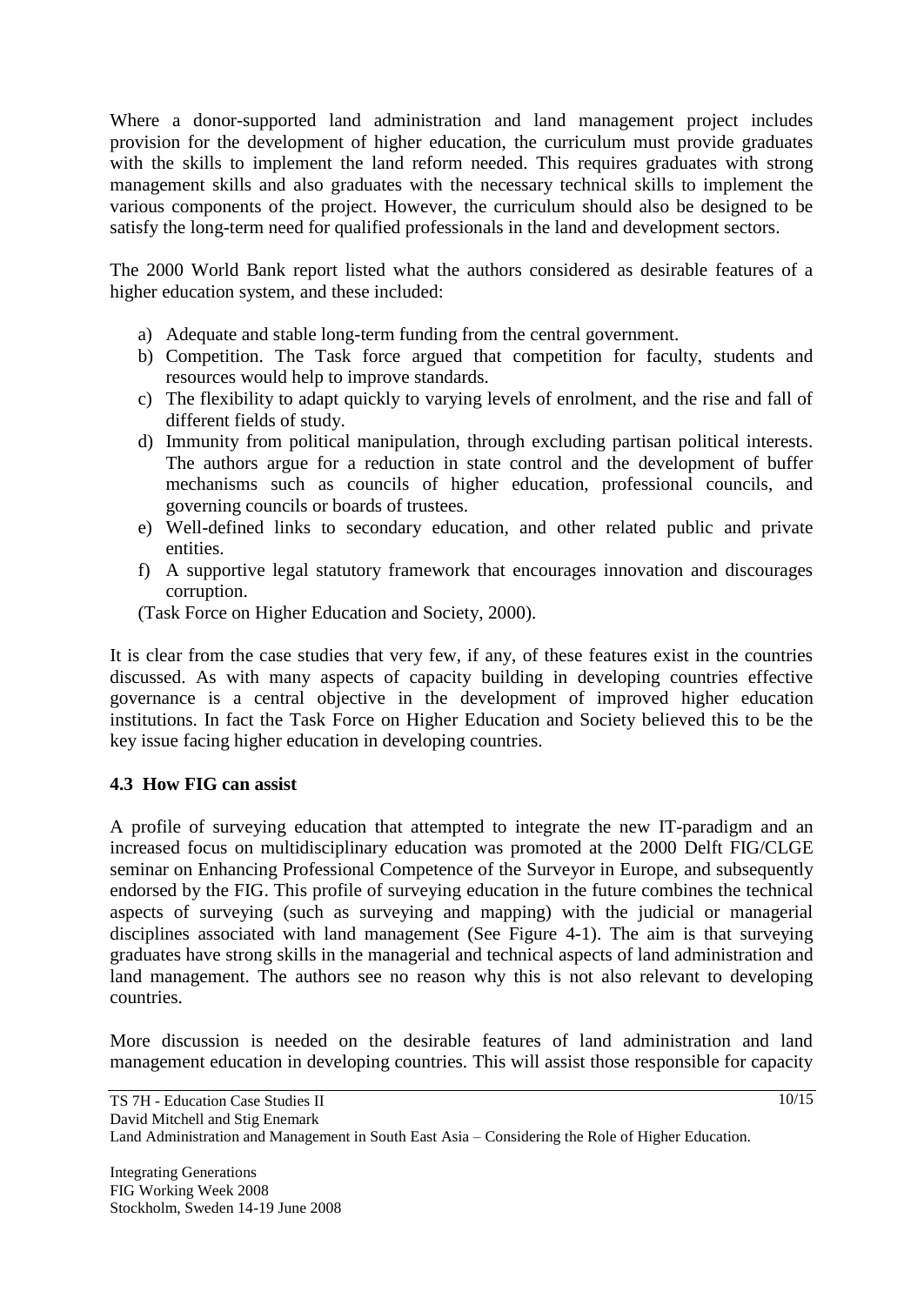building and curricula development to bridge the gap that currently exists between developed and developing countries, without compromising the unique cultural traditions and characteristics of each country.



**Figure 4-1** The profile of surveying education in the future (Enemark 2007)

FIG can play a supporting role in the capacity building needed in three ways:

- 1) Professional development through providing a forum for discussion and exchange of experiences and new developments.
- 2) Institutional development FIG provides support in developing basic capacity to member countries through providing guidance and guidelines.
- 3) Global development Cooperation with international NGO's such as the United Nations agencies and the World Bank allows FIG to provide a forum for global development. This cooperation provides an opportunity for joint efforts in addressing the issues facing developing countries (Enemark 2006).

These areas allow FIG to play a strong role in supporting the capacity building process that many developing countries are facing.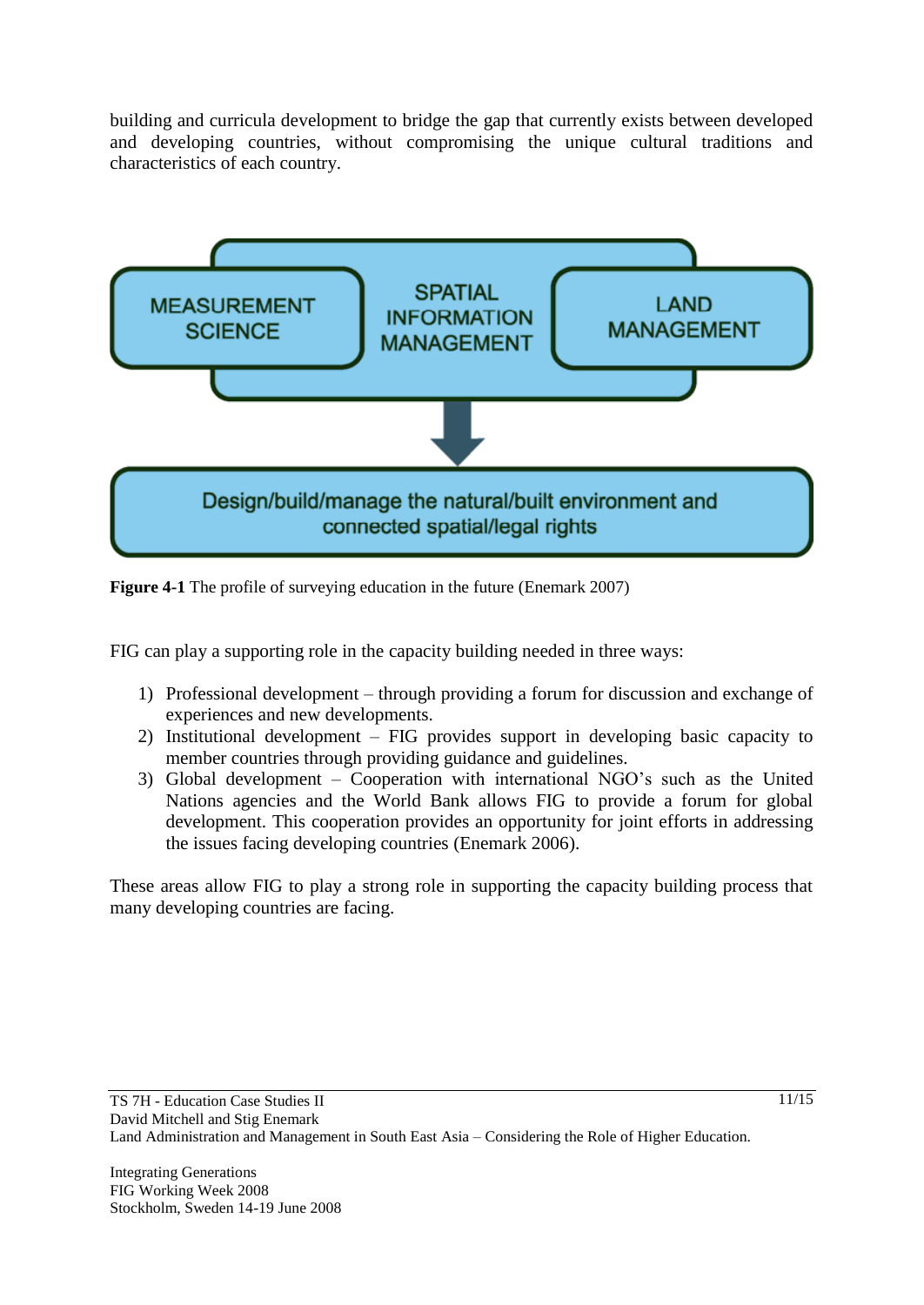#### **5. CONCLUSIONS**

Higher education in the land sector in the developing countries discussed displays many of the problems facing higher education in developing countries generally, and is especially dependent on central government and donor support. Some ways forward suggested by the authors of the World Bank report (Task Force on Higher Education and Society, 2000) are improving education infrastructure (especially ICT and Internet), the development of new curricula and academic programs, the development of long-term well-trained academic staff, increasing the access for disadvantaged members of society, and conducting more science education and research of a higher standard. There are lessons in this for the land sector also.

Each of the higher education institutions discussed requires significant capacity building. In particular, improvements in the qualifications and experience of academic staff and in the facilities available to students are urgently needed. However, the longer-term issue is the need to move from reliance on land titling project funding to financial sustainability.

Further discussion is needed on the desirable features of higher education for land administration in developing countries. FIG can assist in fostering professional development, the development of guidelines and the facilitation of international forums to discuss the issues. The profile of surveying education in the future endorsed by FIG provides guidance on the direction that higher education is expected to take.

Developing countries will also need to develop more effective governance mechanisms and long-term funding models in order to bridge some of the gaps that exist with developed countries. This will provide a platform for the capacity building and curriculum development needed to achieve the education profile envisaged for the future.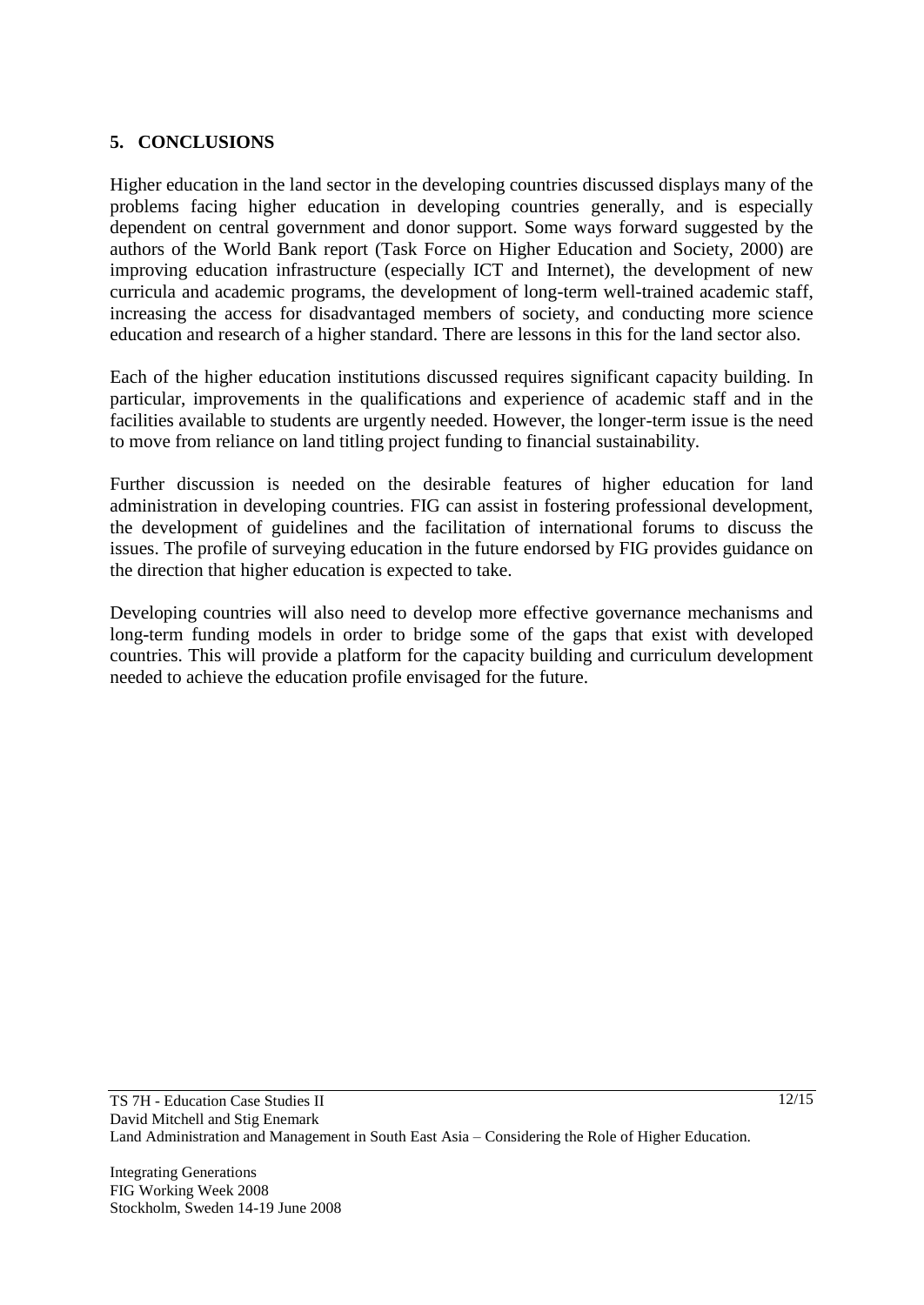#### **REFERENCES**

- Burns, T. (2006) International experience with land administration projects: a Framework for monitoring of pilots, *National Workshop on Land Policies and Administration for Accelerated Growth and Poverty Reduction in the 21st Century*, New Delhi, Jan 5-6.
- Enemark, S. (2001), Land administration and education -facing the challenges of new millennium, Consas 2001, International conference, Cape Town, 12-14 March 2001.
- Enemark, S. (2005), Capacity Building for Higher Education in Developing Countries  $A$ Part of the Western World University Portfolio, Capacity Building in Higher Education and Research on a Global Scale: UNESCO International Workshop, Copenhagen, May 17-18.
- Enemark, S. (2006), Capacity Building for institutional Development in Surveying and Land Management, Promoting Land Administration and Good Governance: 5th FIG Regional Conference, Accra, Ghana, march 8-11.
- Enemark, S. (2007) Promoting the Interaction between Education, research and Professional Practice, Scientia Est Potentia – Knowledge is Power: FIG Commission 2 Symposium, Czech Technical University, Prague, Czech Republic, June 7-9.
- Lunnay, C. (2006), Surveying and Land Administration Sustainable Education for Developing Countries, Shaping the Change: XXIII FIG Congress, Munich, Germany, October 8-13.
- Mitchell, D. (2006), A Review of Land Administration Education in Lao PDR: Final Report for the Government of Laos and the World Bank, Melbourne, Australia.
- Nichols, S. (2004), An Assessment of Land Management and Land Administration Education in Cambodia: Revised Draft Report for GTZ and LMAP, Fredericton, Canada.
- Sopha, S., Mund, J-P., Setha, V. (2006) Professional Education Program for Land Management and Land Administration in Cambodia, Chaping the Change: XXIII FIG Congress, Munich, Germany, October 8-13.
- Task Force on Higher Education and Society (2000), Higher Education in Developing Countries: Peril and Promise, The World Bank, Washington.
- Thorburn, C. (2004) The plot thickens: Land administration and policy in post-New Order Indonesia, Asia Pacific Viewpoint, 45(1), pp33-49.

 $13/15$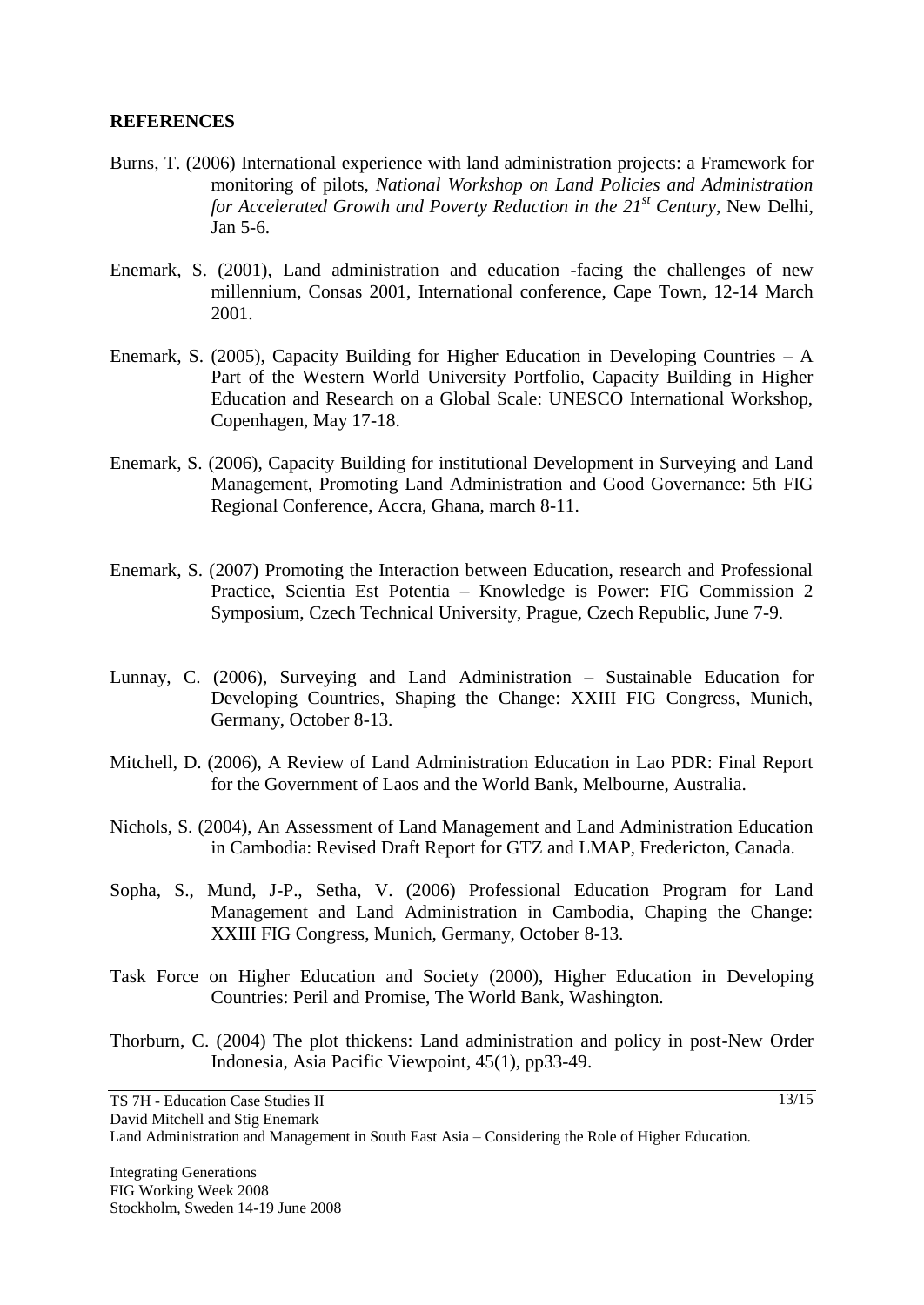Virachit and Lunnay (2005), The Lao Land Titling Project - Innovative Land Tools in Lao PDR, Expert Group Meeting on secure land tenure: 'new legal frameworks and tools', UNESCAP- in Bangkok, Thailand, 8-9 December 2005.

#### **BIOGRAPHICAL NOTES**

**David Mitchell** is a Senior Lecturer at the Department of Geospatial Science and in 2005 completed a PhD on the interface between land administration and natural resource management. He obtained his license for cadastral surveying in 1992 and worked in private practice for 12 years before joining RMIT University in 1997. He is the Australian delegate to FIG Commission 7, and a member of Working Group 7.1 on the development of pro-poor land administration and land management . David is also Director of the *Land Centre* at RMIT University [\(http://user.gs.rmit.edu.au/landcentre/default.htm\)](http://user.gs.rmit.edu.au/landcentre/default.htm) focusing on the development of effective land policy and land administration to support tenure security, improved access to land and pro-poor rural development. Since 2005 he has combined work as an academic with international consultancies for the World Bank and the UN FAO in South-East Asia.

**Stig Enemark** is President of the International Federation of Surveyors (FIG). He is Professor in Land Management and Problem Based Learning at Aalborg University, Denmark, where he was head of the School of Surveying and Planning between1991-2005. He has a Master of Science in Surveying, Planning and Land Management and he obtained his license for cadastral surveying in 1970. He worked for 10 years as a consultant surveyor in private practice, and was President of the Danish Association of Chartered Surveyors from 2003- 2006. From 1994-1998 he was Chairman of Commission 2 (Professional Education) of FIG, and is an Honorary Member of FIG. He has undertaken consultancies for the World Bank and the European Union especially in Eastern Europe and Sub Saharan Africa. He has more than 250 publications to his credit, and has presented invited papers to more than 60 international conferences. For more information and a full list of publications see [http://www.land.aau.dk/~enemark.](http://www.land.aau.dk/~enemark)

Integrating Generations FIG Working Week 2008 Stockholm, Sweden 14-19 June 2008